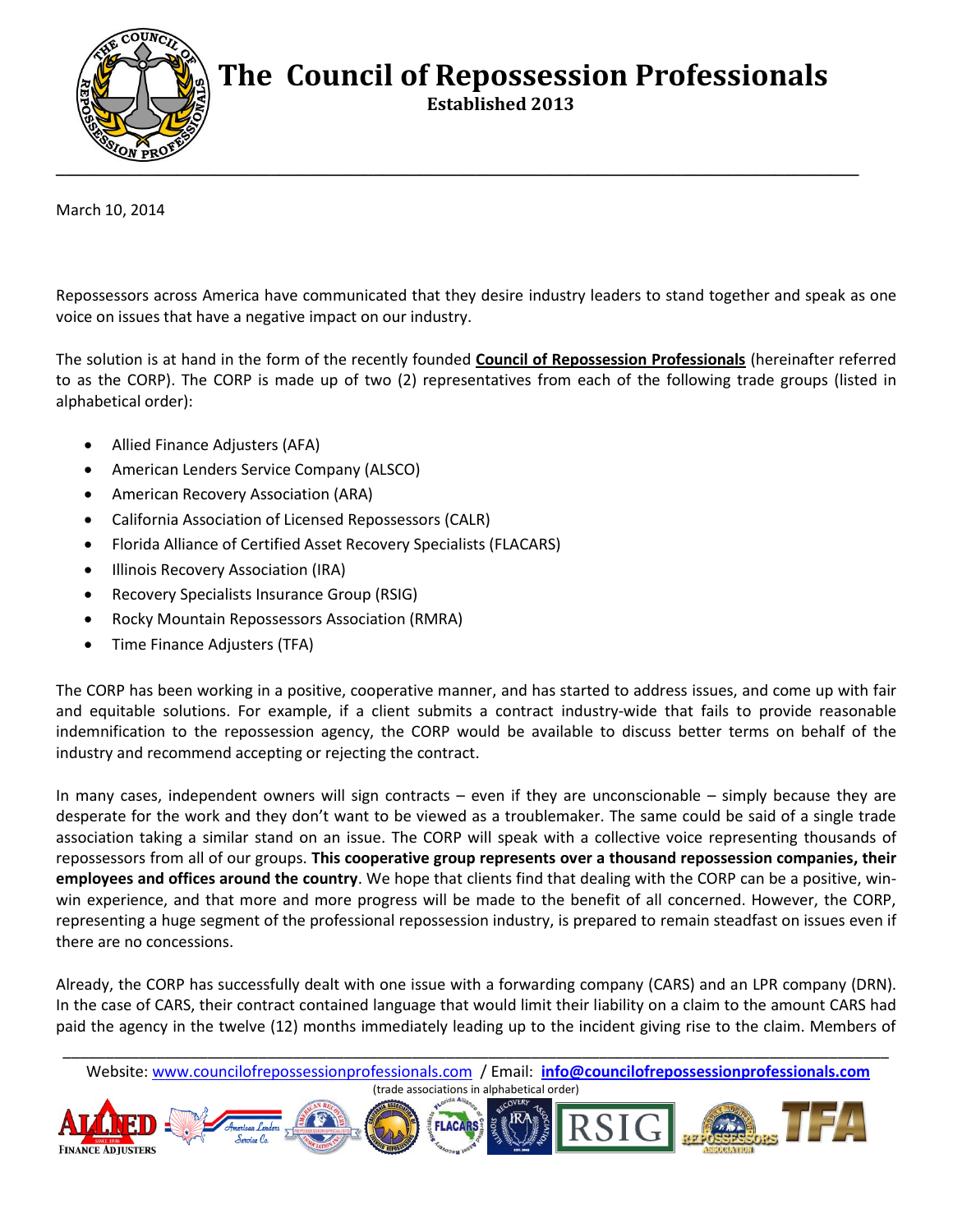

## **The Council of Repossession Professionals**

 **Established 2013**

the CORP reached out to the leadership of CARS and we were able to resolve this issue with a few phone calls. CARS agreed to strike that language from their contract and further agreed to reinstate anyone that had refused to sign their contract specifically due to that language. The CORP is very much encouraged by the professional manner in which CARS engaged in the process. Their cooperation is appreciated and credited for a quick and amicable solution.

In the case of DRN there are some ongoing discussions of concern on their contract but they did agree to strike the language that required repossessors to purchase a five (5) million dollar insurance policy. After talking to a representative group from the CORP, DRN agreed that they would change that part of the contract and they agreed that agents can simply strike through the offending clause and initial it. There are other aspects of the DRN contract that the CORP is working on. So far, the CORP has found DRN to be cooperative and willing to remain in discussions in order to find fair and equitable solutions to these issues.

These two occasions are only the beginning. With a single voice speaking to the issues that affect over one thousand of America's professional recovery agencies and their employees, we believe that the CORP will be an instrument of change, and we appreciate the support given it by virtually every national and state repossession association.

To contact the CORP you can visit our website at:

[www.councilofrepossessionprofessionals.com](http://www.councilofrepossessionprofessionals.com/) or email us at: [info@councilofrepossessionprofessionals.com](mailto:info@councilofrepossessionprofessionals.com)

\_\_\_\_\_\_\_\_\_\_\_\_\_\_\_\_\_\_\_\_\_\_\_\_\_\_\_\_\_\_\_\_\_\_\_\_\_\_\_\_\_\_\_\_\_\_\_\_\_\_\_\_\_\_\_\_\_\_\_\_\_\_\_\_\_\_\_\_\_\_\_\_\_\_\_\_\_\_\_\_\_\_\_\_\_\_\_\_\_\_\_\_\_\_\_\_\_ Website: www.councilofrepossessionprofessionals.com / Email: **info@councilofrepossessionprofessionals.com** (trade associations in alphabetical order)